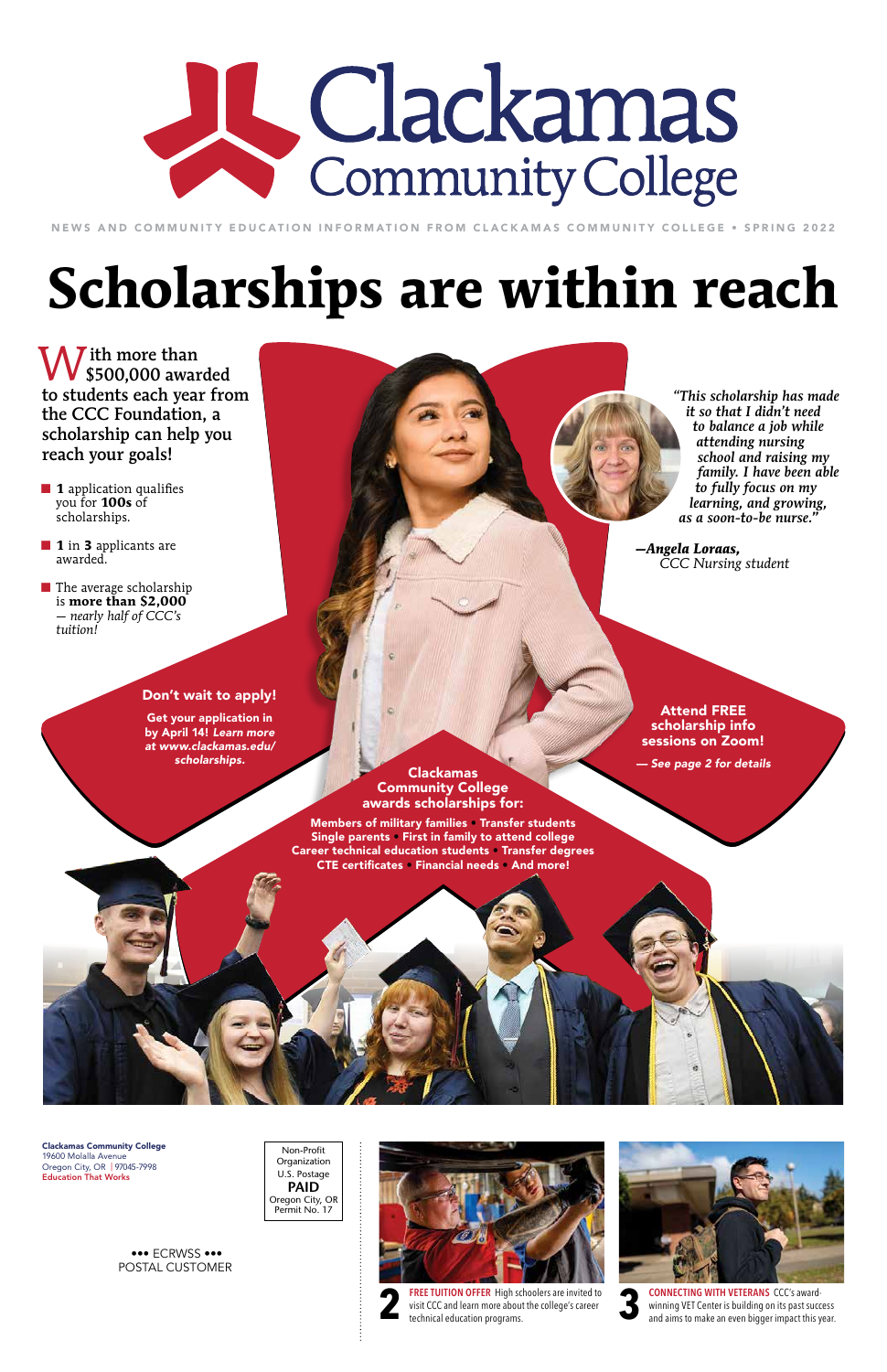

#### **STUDENTS / STAFF**

#### **Spring term**

| Registration begins  Feb. 22              |  |
|-------------------------------------------|--|
|                                           |  |
| Scholarship application deadline April 14 |  |
| Graduation ceremonies  TBD                |  |
|                                           |  |

#### **HOLIDAYS / CAMPUS CLOSURES**

| Spring break March 21-25 |  |
|--------------------------|--|
|                          |  |

#### **THEATER EVENTS**

| Masks are required and seats are limited. |  |
|-------------------------------------------|--|
| "Red Herring" Feb. 24-March 6             |  |
| "Number the Stars" May 18-29              |  |
| www.clackamas.edu/theatre                 |  |

#### **MUSIC EVENTS**

*Find out more by visiting www.clackamas.edu/ find-your-focus* **Clackamas** Community College

| Concert Band Contest March 8            |  |
|-----------------------------------------|--|
| Vocal Jazz FestivalMarch 10             |  |
| Instrumental Jazz Festival  March 11-12 |  |
|                                         |  |
| Garage Band Competition  TBD            |  |
| Orchestra Festival  April 9             |  |
| www.clackamas.edu/music-events          |  |

#### **ART EVENTS**

*For upcoming art events, visit www.clackamas.edu/art.*

#### **ATHLETICS**

*For upcoming athletic events, visit clackamascougars.com.*







Need help deciding on a specific program of study at CCC? Start with one of these educational focus areas that best match your interests:

• Business

- Creative Arts, Communication & Humanities
- Health Professions
- Industrial Technology & Automotive
- Natural Resources
- Social Sciences, Human Services & Criminal Justice
- Science, Technology, Engineering & Mathematics (STEM)
- Teaching & Education

**High school students and their families are invited to learn how they can earn degrees and certificates from Clackamas Community College that will get them well-paying, in-demand careers in two years or less.**

CCC is hosting a Career Technical Education Showcase on April 12, 5-8 p.m., in person on its Oregon City campus. Masks and social distancing are required.

At the showcase, participants can tour the college's stateof-the-art facilities, meet with instructors, learn how to pay for college and explore CCC's programs. Clackamas Community College opens doors to more than 90 degree and certificate programs. Step out of the traditional classroom and into a hands-on workspace.

#### **Programs featured at this event include:**

- Machine tool technology/ Computer-aided manufacturing
- Electronics engineering technology
- Renewable energy technology
- Industrial maintenance technology
- Water and environmental technology
- Welding
- Automotive service technology
- Autobody/collision repair and refinishing technology

"If you want to step out of the traditional classroom and into a hands-on workspace to earn a certificate or a degree that gets you job-ready in two years or less, Clackamas

Community College is the right choice," Tom Brown, CCC program outreach coordinator, said.

*To learn more, visit www. clackamas.edu/CTE\_showcase. To register, visit https://ccc\_cte\_ showcase.eventbrite.com.*

## CCC hosts Career Technical Education Showcase for high school students

### **Free tuition waivers!**

Participating high school students (limit of 100) at this event will each receive one free tuition waiver good for up to four credits at CCC - a value of \$444.

*Tues., March 15 2-3 p.m.*

*Thurs., March 24 Noon-1p.m* 

*Wed., April 6 2-3 p.m.*

**For Zoom links visit:** www.clackamas.edu/scholarships



For more information, email scholarships@clackamas.edu or call 503-594-6082.



**Interested in applying for scholarships from CCC, but not sure where to start?** *Attend these FREE info sessions!*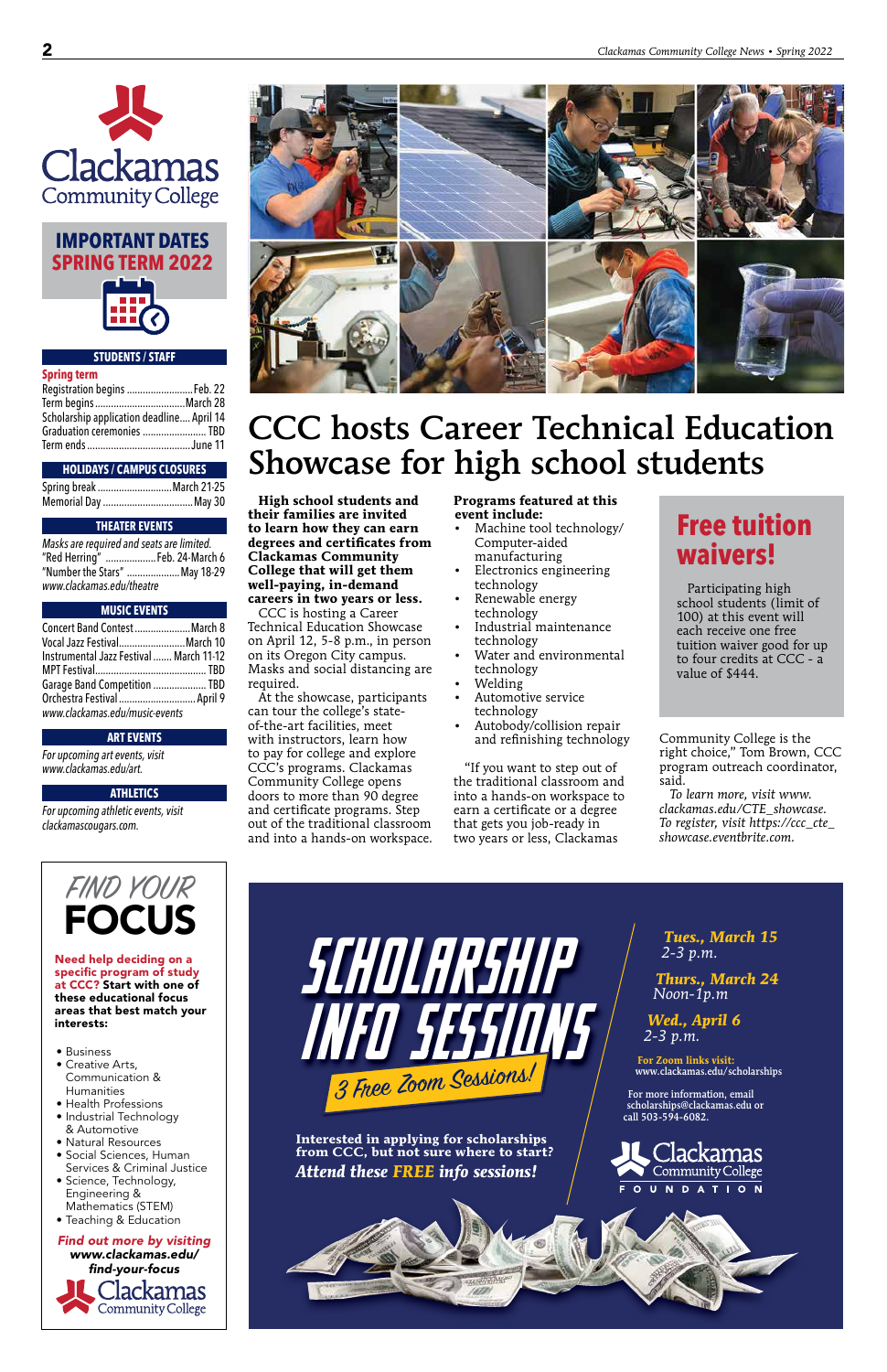**CCC's award-winning Veterans Education and Training (VET) Center is building on its success and aims to make an even bigger impact this year on the 30,000 veterans and their families in Clackamas County.**

The college takes special pride in its service to veterans, providing a supportive environment for veterans and military family members to begin the next chapter of their lives. Established over 12 years ago, the VET Center has helped thousands of people successfully transition from military service to civilian success.

VET Center staff understand the unique needs of veterans, helping them navigate VA benefits and achieve their education and career goals. The VET Center also helps with financial support through scholarships and grants and provides a gateway to community resources, like Veterans Services Offices.

Throughout COVID-19, the VET Center has continued its dedication to the community. When the pandemic caused college buildings to close and limit in-person instruction, the VET Center operated virtually, connecting student veterans to vital resources, like academic support, emergency grants, and free mental health counseling.

This year, the VET Center moved into the new Wacheno Welcome Center on the college's Oregon City campus,



growing the capacity of the center to serve its mission. Through a grant from Oregon Department of Veterans' Affairs (ODVA), the expanded VET Center is planning several events to reintroduce the community to the resources at CCC and to reengage student veterans, from application to graduation and beyond. Funding from this grant will also provide veterans with laptops available for checkout to ease remote learning challenges.

"CCC has once again taken its commitment to our military veterans to a new level," RB Green, veteran resources coordinator, said. "There has never been a greater need to

connect our veterans with needed resources, and our community has invested in a beautiful new facility that provides a safe space for veterans, military family members, community partners and resource providers to connect and succeed."

Veterans and community members can be on the lookout for announcements of upcoming events, including a grand reopening celebration and a veterans job fair.

*For more information about the opportunities available for veterans and their families at CCC year-round, visit www. clackamas.edu/vet-center, email vetinfo@clackamas.edu or call 503-594-3438.* 



# Connecting veterans to education and opportunities

**PRESIDENT'S CORNER**

It is hard to believe that COVID-19 has been front and center of our lives for two years now. This pandemic has impacted all of us, from our work to our families, to our education.

As the college has navigated the pandemic, we have learned a lot and improved how we offer classes and services. Our online courses are more robust and can accommodate students' demanding schedules. Our in-person classes continue to be high quality while providing safety protocols to protect students and instructors. We offer services to our students in ways that benefit them when and where they need them, whether it's in person or online.

We are more flexible and adaptive than ever before to meet the ever-changing environment and needs of the community. Clackamas Community College is here to help repair, heal and grow as we all navigate a post-pandemic environment.

In S. Cook

Tim Cook, CCC President

### Community Education schedule of classes

#### INSTRUCTOR FOCUS: *Becky Pyles, Community Education Instructor*



Since Becky began teaching Zumba fitness classes in 2013, she has gradually expanded her

teaching credentials to include weight training, Pilates, yoga and senior fitness. She is also a certified personal trainer with a focus on seniors. Her passion is to help others to be healthy and strong, through mindful, purposeful and even FUN movement. Look for her classes at both the **Milwaukie Community Center** and **Pioneer Community Center**.

#### GLADSTONE

Gladstone Community School 503-650-2570 | *www.clackamas.edu/ gladstone*

#### **MILWAUKIE**

Milwaukie Community Center

503-794-8092 | *www.ncprd.com*

• *Strength & Relaxation Yoga*

• Functional Fitness

North Clackamas Parks and Recreation 503-794-8080, ext. 0 | *www.ncprd.com*

#### OREGON CITY

Oregon City Community Education 503-785-8520 | www.ocsd62.org/occe

Oregon City Swimming Pool 503-657-8273 | *www.orcity.org/ swimmingpool*

Pioneer Community Center 503-657-8287 | *www.orcity.org/ pioneercenter* • Virtual Yoga

#### TEAM OREGON

Motorcycle/Scooter Safety Training 800-545-9944 | *teamoregon.org*

#### WEST LINN

West Linn Parks and Recreation 503-557-4700

*www.westlinnoregon.gov/parksrec*

#### **WILSONVILLE**

Wilsonville Parks and Recreation 503-783-PLAY *www.wilsonvilleparksandrec.com*

*Please register directly through the Community Education partner hosting the class you would like to attend.* 

*Discounts available for 62+ seniors!*